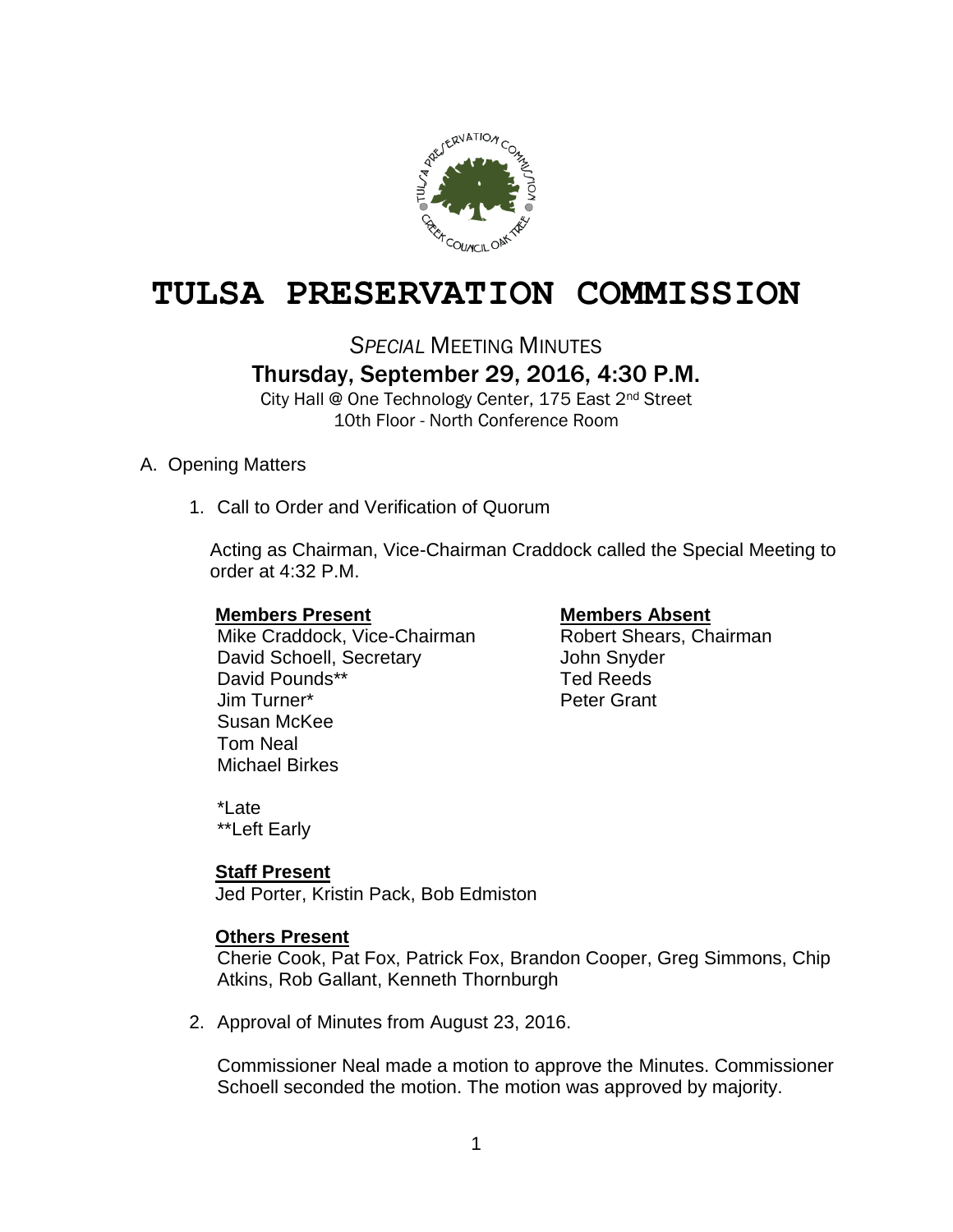#### **Vote: Meeting Minutes, August 23, 2016**

| <b>In Favor</b> |             | <b>Opposed</b> | <b>Abstaining</b> | <b>Not Present</b> |
|-----------------|-------------|----------------|-------------------|--------------------|
|                 | 1. Craddock |                | McKee             | <b>Shears</b>      |
|                 | 2. Schoell  |                |                   | Snyder             |
|                 | 3. Pounds   |                |                   | Turner             |
|                 | 4. Neal     |                |                   | Reeds              |
|                 | 5. Birkes   |                |                   | Grant              |

3. Approval of Minutes from September 8, 2016.

Commissioner Neal made a motion to approve the Minutes. Commissioner Schoell seconded the motion. The motion was approved by majority.

#### **Vote: Meeting Minutes, September 8, 2016**

| In Favor    | <b>Opposed</b> | <b>Abstaining</b> | <b>Not Present</b> |
|-------------|----------------|-------------------|--------------------|
| 1. Craddock |                | McKee             | <b>Shears</b>      |
| 2. Schoell  |                |                   | Snyder             |
| 3. Pounds   |                |                   | Turner             |
| 4. Neal     |                |                   | Reeds              |
| 5. Birkes   |                |                   | Grant              |

- 4. Disclosure of Conflicts of Interest Commissioner Neal stated he previously worked with Pat Fox's mother; however, he has no association with the project proposed in the application for HP-16-061**.**
- B. Actionable Items

# 1. **HP-16-060 / 204 E. 19th St.** (N. Maple Ridge)

Applicant: Jana M. Simmons

*HP Permit Subcommittee Review Date: None*

Request:

1. Replace 23 original, jailhouse-style windows with double-hung vinyl, Simulated-Divided-Light windows with matching muntins *Work started without a Historic Preservation Permit*

Staff presented the application, and the applicant, Greg Simmons, was present. Commissioner Schoell stated the window sashes appeared to be in good condition with most of the wood degradation on the window sill, which can be repaired or replaced with wood. Commissioner Neal agreed with Commissioner Schoell. Commissioner Schoell explained to Mr. Simmons various methods to weatherize and repair wood windows without replacement. Commissioner McKee recommended to the applicant that, if the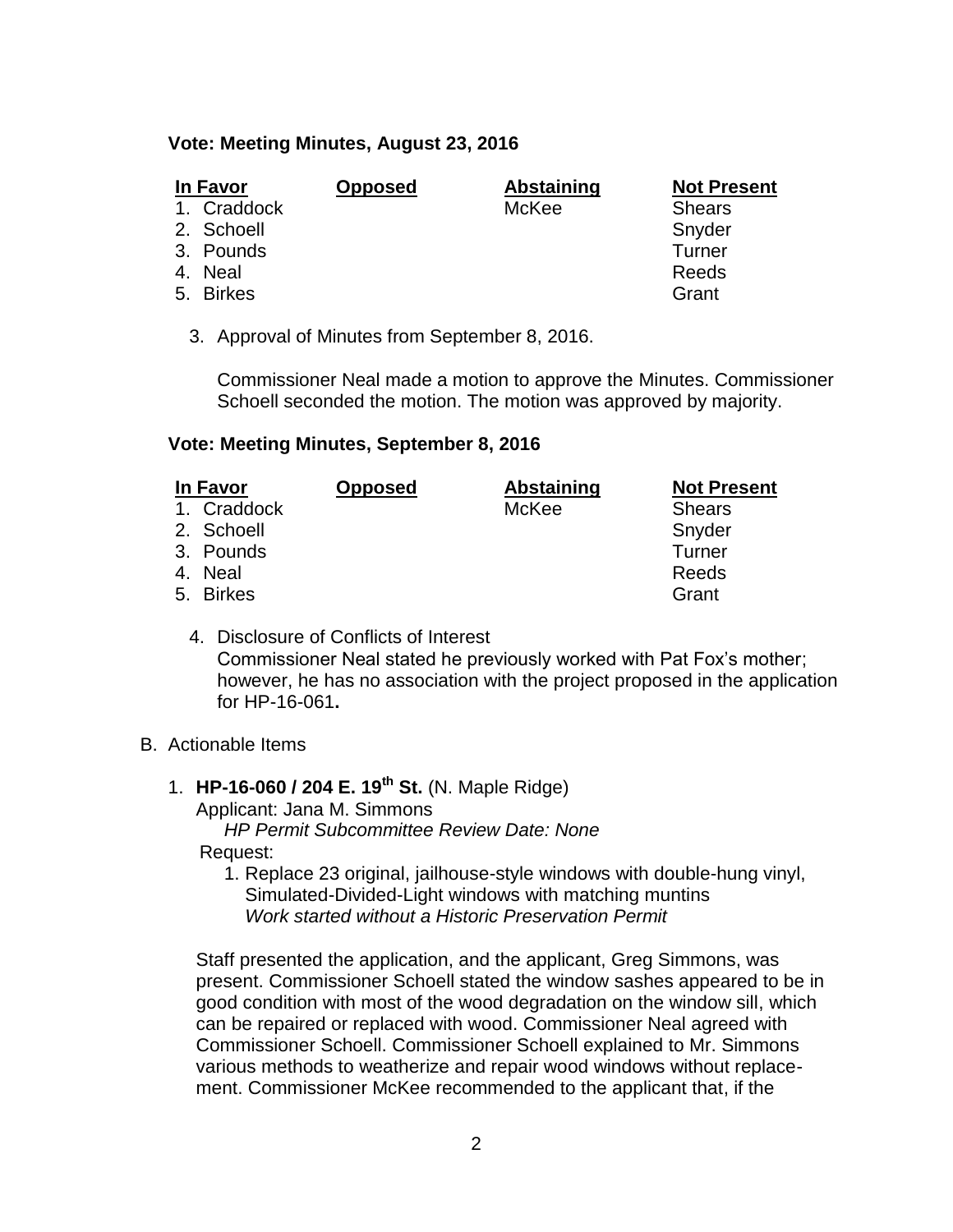windows were determined to be unrepairable, they should be replaced with wood windows to keep the character of the house.

Citizen, Cherie Cook, stated if replacement is required, then the windows should be replaced with wood windows, since it is important for the integrity of the house and added there were some local contractors who can repair wood windows. Citizen, Chip Atkins, agreed with Ms. Cook.

Commissioner Neal asked Staff about the six windows that the applicant replaced prior to review. Staff stated the Preservation Commission does not have the authority to require removal; however, a violation of the Zoning Code would require Working In Neighborhoods Department to address violations.

Commissioner Schoell made a motion to deny the application. The motion was seconded by Commissioner McKee. The motion was approved unanimously. Guidelines cited: A.4.1, A.4.2, A.4.3, A.4.4, E.1.1, E.1.2, E.1.3, E.1.4.

# **Vote:** 204 E. 19<sup>th</sup> St. **(N. Maple Ridge)**

| In Favor |             | <b>Opposed</b> | <b>Abstaining</b> | <b>Not Present</b> |
|----------|-------------|----------------|-------------------|--------------------|
|          | 1. Craddock |                |                   | <b>Shears</b>      |
|          | 2. Schoell  |                |                   | Turner             |
|          | 3. Pounds   |                |                   | Snyder             |
|          | 4. McKee    |                |                   | Reeds              |
|          | 5. Neal     |                |                   | Grant              |
|          | 6. Birkes   |                |                   |                    |
|          |             |                |                   |                    |

# 2. **HP-16-069 / 1876 E. 17th St.** (Yorktown)

Applicant: Kenneth Thornburgh

 *HP Permit Subcommittee Review Date: None* Request:

1. Replace west basement wall with smooth-face concrete block

Staff presented the application, and the applicant, Kenneth Thornburgh, was present. Mr. Thornburgh stated the house had belonged to his grandmother since 1963, and the east basement wall was already replaced after the run-off from the elevated grade to the basement caused water damage. Mr. Thornburgh stated he was willing to use a cap or a similar cover to match the historic wall material, but rusticated blocks were difficult to find.

Commissioner Neal stated he was sympathetic to the applicant's dilemma, and there are companies who sell a similar material to the rusticated block. Mr. Thornburgh stated he had already received Staff Approval of a Historic Preservation Permit for replacement in-kind of the east basement wall.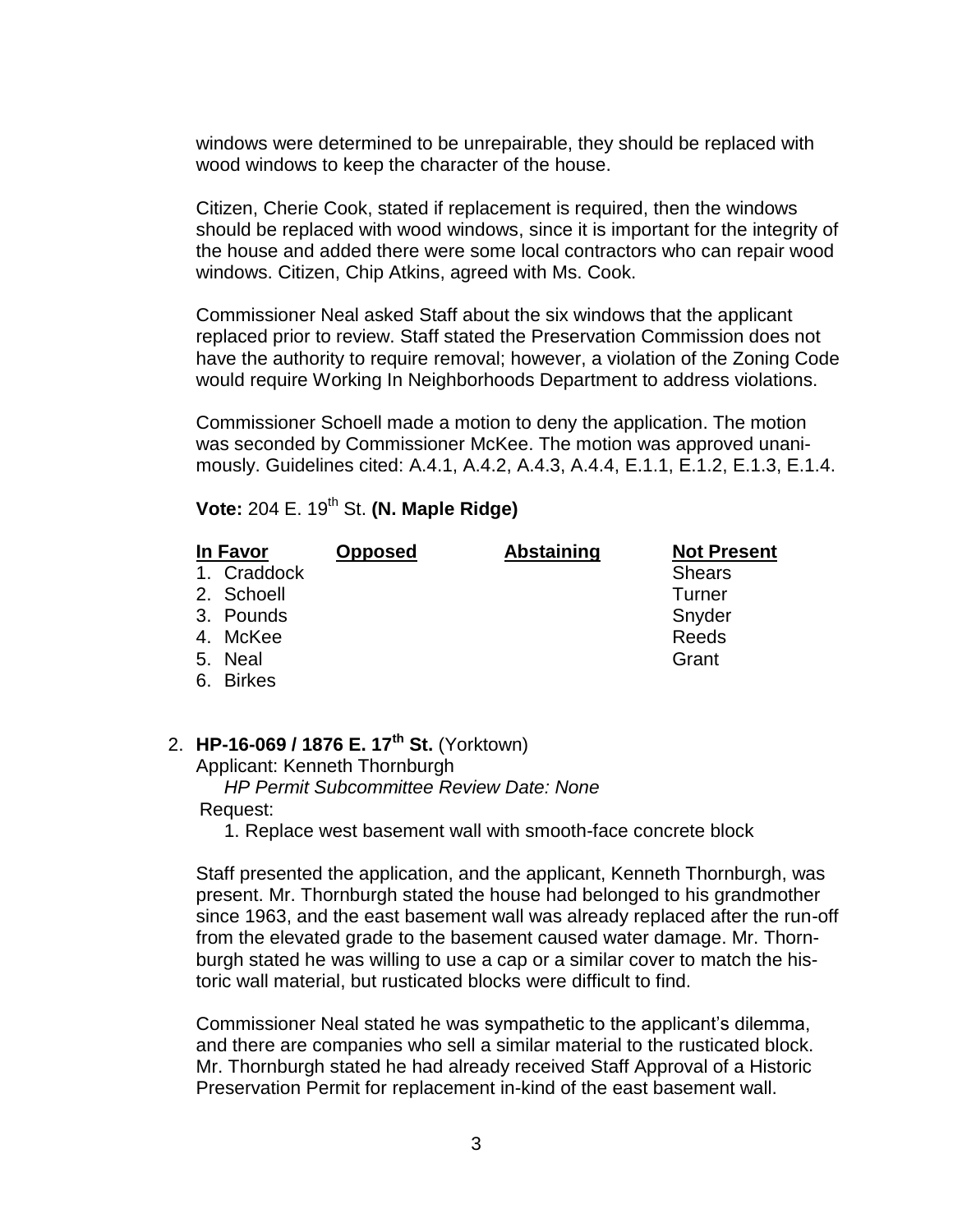Citizen, Chip Atkins, recommended salvaging some of the block to use above grade. Commissioner McKee recommended a veneer that could be applied to both basement walls for continuity. Commissioner Schoell stated smooth-face block does not have the historic integrity of the Yorktown Historic District and recommended a heavier stucco finish. Mr. Thornburgh stated he is willing to apply a veneer on the smooth-face block.

Commissioner McKee made a motion to approve the application with the condition that a cast-concrete veneer was applied to the smooth-face concrete block on the west and east basement walls to match the existing pattern on the west basement wall. The motion was seconded by Commissioner Birkes. The motion was approved unanimously. Guidelines cited: A.1.1, A.1.2, A.1.3, A.1.4, A.2.1, A.2.3, A.2.4.

**Vote: 1876 E. 17<sup>th</sup> St. (Yorktown)** 

| In Favor    | <b>Opposed</b> | <b>Abstaining</b> | <b>Not Present</b> |
|-------------|----------------|-------------------|--------------------|
| 1. Craddock |                |                   | <b>Shears</b>      |
| 2. Schoell  |                |                   | Pounds             |
| 3. Turner   |                |                   | Snyder             |
| 4. McKee    |                |                   | Grant              |
| 5. Neal     |                |                   | Reeds              |
| 6. Birkes   |                |                   |                    |

# 3. **HP-16-066 / 1115 E. 16th St.** (N. Maple Ridge)

Applicant: Rob Gallant

 *HP Permit Subcommittee Review Date: September 20, 2016* Request:

1. Reconstruct porch on east façade according to plans submitted

Staff presented the application, and the applicant, Rob Gallant, was present. Mr. Gallant stated he preferred to leave the second-story door operable for safety reasons, but he would need a rail to meet the requirements of the Building Code. Commissioner Craddock expressed his appreciation of the applicant's efforts to restore the house's historic porch.

Commissioner Birkes made a motion to approve the application. The motion was seconded by Commissioner Neal. The motion was approved unanimously. Guidelines cited: E.1.1, E.1.2, E.1.3, E.1.4, A.6.1, A.6.2, A.6.3, A.6.4, A.6.5.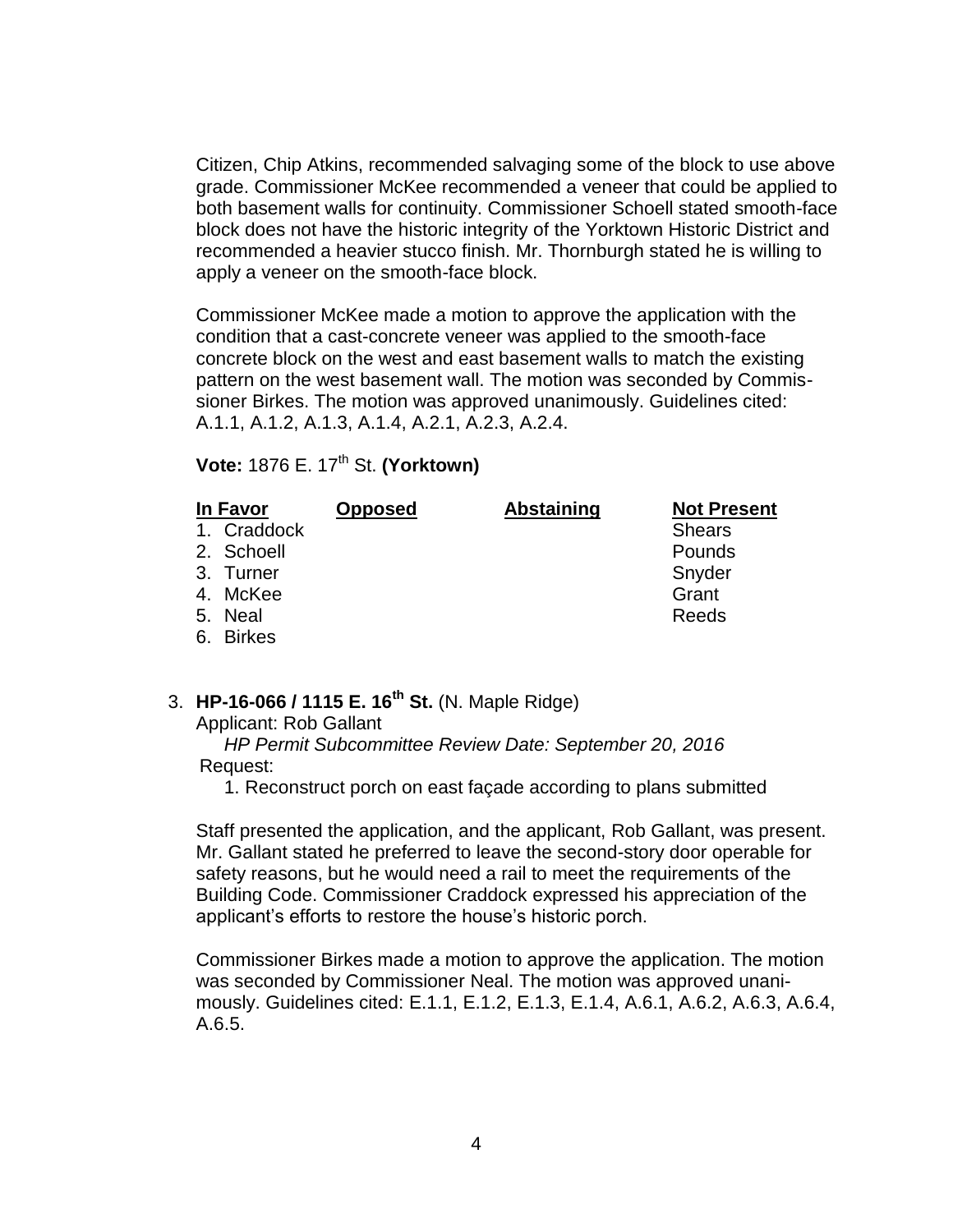**Vote:** 1115 E. 16<sup>th</sup> St. **(N. Maple Ridge)** 

| In Favor    | <b>Opposed</b> | <b>Abstaining</b> | <b>Not Present</b> |
|-------------|----------------|-------------------|--------------------|
| 1. Craddock |                |                   | <b>Shears</b>      |
| 2. Schoell  |                |                   | Pounds             |
| 3. Turner   |                |                   | Snyder             |
| 4. McKee    |                |                   | Reeds              |
| 5. Neal     |                |                   | Grant              |
| 6. Birkes   |                |                   |                    |
|             |                |                   |                    |

#### 4. **HP-16-061 / 1715 S. Peoria Ave.** (Swan Lake)

Applicant: Patrick Fox for Dr. Randy McCormick

*HP Permit Subcommittee Review Dates: September 1, 2016/September 20, 2016*

Request:

1. Construct new medical office according to plans submitted

Staff presented the application, and the applicant's representative, Patrick Fox, was present. Mr. Pat Fox, the architect, stated he approached the project being mindful of the condition of the property, since the lot was located on an urban arterial street. A Special Exception from the Board of Adjustment has been pursued, since the property is zoned RM-2. Mr. Pat Fox stated he believed the Unified Design Guidelines recommended parking should be as remote as possible from residential areas, and he took that into consideration for locating the parking in the street yard, instead of the rear yard. Other considerations were the attempts to reduce the curb cuts on South Peoria Avenue and meet the requirements for parking in the Zoning Code and a desire to orient the building to the street.

Mr. Patrick Fox noted the buildings along the same block have paved parking in the street yard, and he has proposed the same conditions to keep parking away from residential buildings. He described the appearance of the building and noted the rear elevation will not have windows to respect the privacy of the residential buildings behind it. Commissioner Neal informed the Preservation Commission that, during the HP Permit Subcommittee reviews, the meetings were focused on the placement of the office on the site, rather than the design of the building.

Commissioner McKee expressed concern over screening the parking lot. Mr. Patrick Fox stated the fence will extend as close as possible without interfering with the sight triangle. Commissioner Turner expressed concern over the height of the proposed retaining wall with the difference of three feet in the topography. Mr. Patrick Fox confirmed there will be a retaining wall on the south and east edges of the property and a fence six feet in height on the retaining wall. Commissioner Turner asked where the mechanical equipment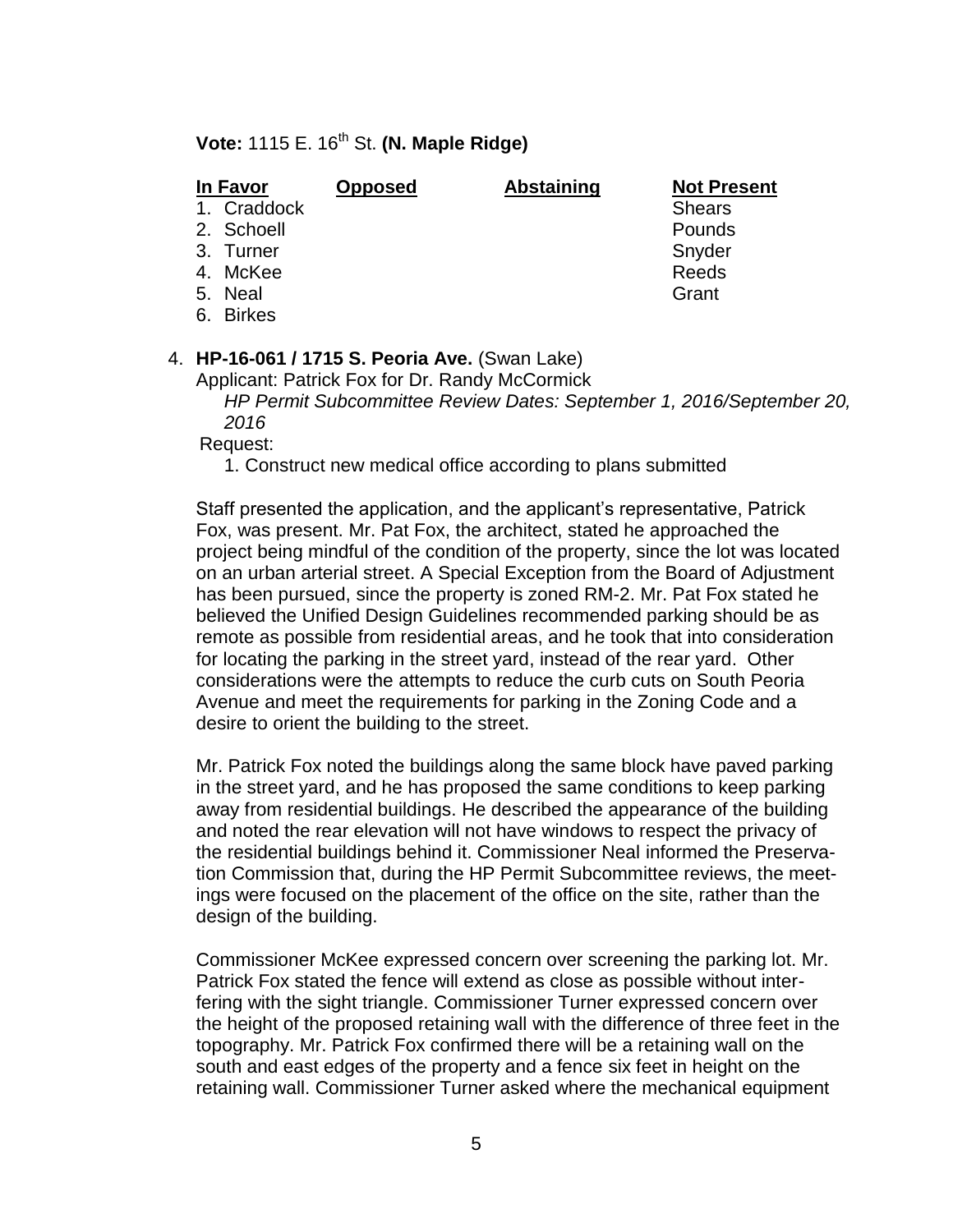will be located and was informed that it will be placed on the ground at the rear of the property.

Commissioner Neal stated that he believed the application does not meet Guidelines C.1.2, C.1.4, C.1.5, and C.2.1 and that the applicant failed to compromise with the HP Permit Subcommittee. Commissioner Neal stated the parking could be addressed by making the front façade narrower and raised to two stories, which would provide enough parking. Mr. Patrick Fox stated they oriented the building to the street and placed parking in front like the other houses on the block. Commissioner Craddock agreed the HP Permit Subcommittee reviewed the orientation and site, but he noted the HP Permit Subcommittee agreed the parking could not be on the rear of the property. Commissioner Neal respectfully disagreed with Commissioner Craddock, since historically the neighboring properties would have had parking in the rear. Mr. Pat Fox stated he forwarded the HP Permit Subcommittee's comments to his client; however, the recommendation to orient the building differently was not followed, since it seemed to provide less parking.

Citizen, Chip Atkins, stated when the Swan Lake Historic District was in the process of review for the HP Zoning Overlay, there was heavy discussion about which buildings would be incorporated within the boundary, and commercial buildings were purposely removed from the district.

Commissioner Turner stated he did not oppose the site layout since the other option to turn the building would place parking next to residential buildings. Commissioner Turner stated he was more concerned with the height of the retaining wall on the rear of the property and its impact on the residential area. Mr. Pat Fox stated there is a significant drainage issue for the properties on the east and south, and, since the water flows through the rear yards, he attempted to divert the water to South Peoria Avenue. Mr. Atkins agreed there is a flooding issue and noted many of the garage apartments have flooded.

Commissioner Schoell noted in the HP Permit Subcommittee Notes that an elevation showing the new office with the rest of the buildings along the street had been requested and added it would be helpful to illustrate the mass of the new building and the existing buildings. Mr. Patrick Fox and Mr. Pat Fox stated the building on the adjacent lot is two stories in height. Commissioner McKee stated she did not have enough information about the parking lot, the screening wall, and the retaining wall. Mr. Pat Fox stated he was willing to lower the grade, but he believes the proposed building will meet the scale of the other buildings. Commissioner Schoell requested more information about the way the applicant would address the building, if it does not match the scale of the adjacent properties.